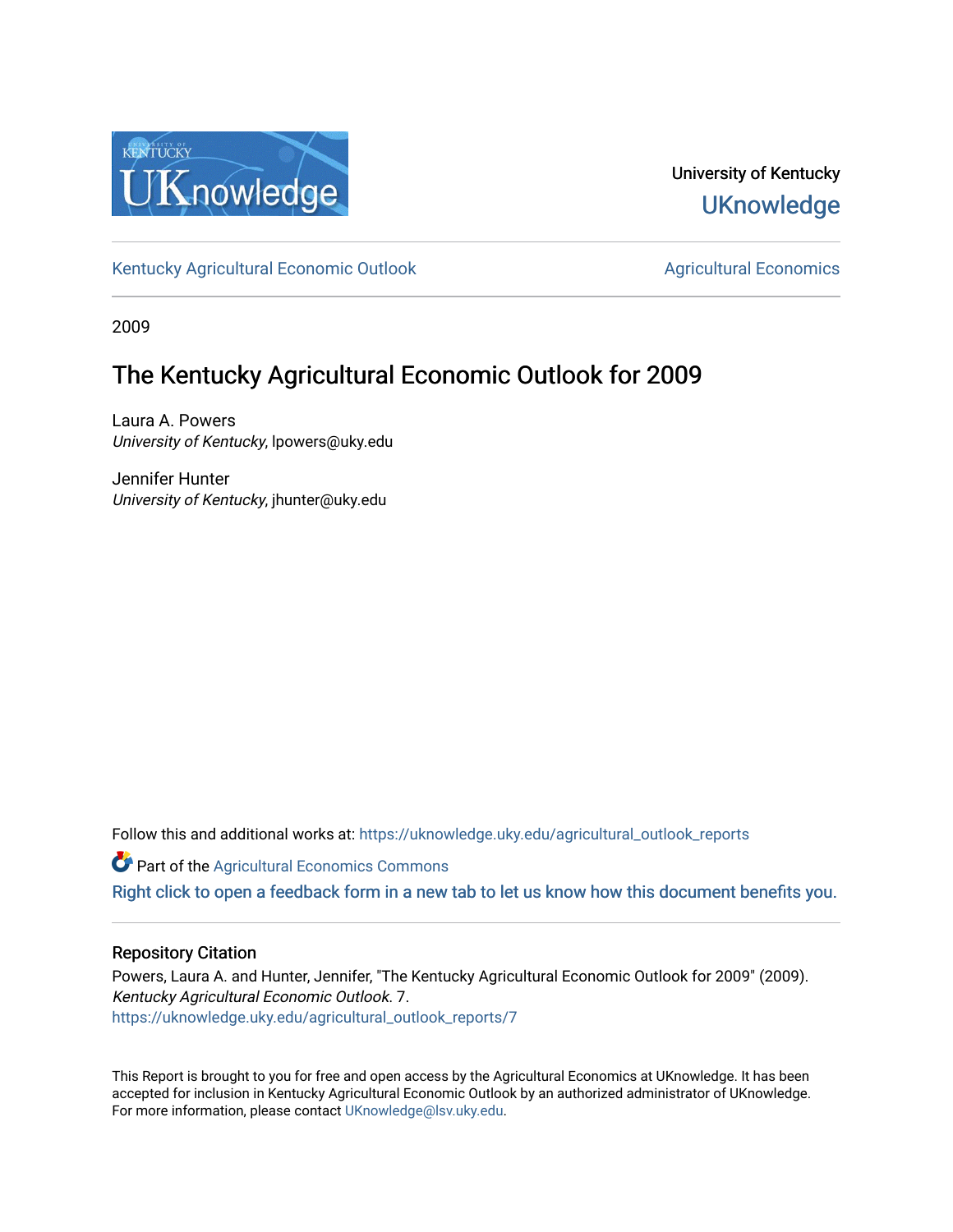# UK COOPERATIVE EXTENSION SERVICE

# **The Kentucky Agricultural Economic Outlook for 2009**

edited by Laura Powers and Jennifer Hunter



## **Kentucky's Agricultural Economy**  *Lee Meyer, Craig Infanger & Larry Jones*

**2008 Review:** The year started with a strong base – Kentucky's farm cash receipts for 2007 were up 10% from a year earlier. Cash receipts are estimated to increase another 7% for 2008, to \$4.7 billion. This is a \$1.2 billion, or a 34% increase from 2001.

Estimated receipts from livestock, which include equine, cattle, dairy, poultry, hogs and small ruminants, probably declined during the year due to lower prices for horses and cattle, and smaller sales due to drought. The livestock total is estimated at \$2.7 billion, about 57% of the total. Crop receipts rose about 40% during 2008, adding over \$600 million to the 2007 level. Crops made up about 43% of the total, compared to 37% five years ago.

High crop prices contributed to the high row crops cash receipts. Income forecasts by crop include the following: tobacco - up 13% to \$375 million, the highest level since 2004; corn – up 51% to \$701 million; soybeans, up 41%; and wheat up three times the 2007 level.

Net farm income shifted dramatically between livestock and crops. Inputs for all enterprises jumped – feed purchased for livestock was up about 20% and fertilizer costs rose by more than one-third. Of course fuel prices, up by 25%, added to the increasing costs of production. In spite of these higher costs, net farm income rose by more than 10%.

**2009 Outlook:** The mix of income between crops and livestock is not expected to change much. Overall cash receipts are predicted to decline slightly (2%) to \$4.6 billion. Livestock receipts are forecast to increase about 2% to \$2.7 billion on the strength of the poultry industry and modest improvements in the equine industry. Cattle and dairy are likely to continue to decline. Income from the crop side of the ledger is forecast at \$1.9 billion, down 6%.

Kentucky's net farm income for 2009 will probably continue to improve over the 2008 level. While cash income is predicted to decline slightly, there is considerable uncertainty

about the costs of inputs for crop production. If they do drop, net farm income from crops could improve. Feed purchases for livestock should drop by 10 to 20%.

# **Tobacco**

# *Will Snell*

**2008 Review:** Kentucky's tobacco farmers faced another challenging growing and curing season in 2008 which led to concerns over both yield and quality. However, increased acreage on the heals of a big increase in dark tobacco acreage, boosted the size of Kentucky's overall tobacco crop by an estimated 6%. While burley acreage was down around 10% this year amidst escalating input costs and more profitable opportunities for other enterprises, dark tobacco acres in the Commonwealth grew by more than 40% in 2008 as growers responded to continued higher smokeless product consumption, the entry of new firms, and better profit potential for dark relative to burley. Consequently, unlike burley which is down some 30% since the buyout, dark tobacco acreage has actually expanded

well beyond pre-buyout levels.

Despite the loss in burley acres, the value of Kentucky tobacco production will likely be up in 2008 in response to higher grower prices and especially increased dark tobacco acres. While there are some quality concerns for this year's burley crop, contract prices should allow prices plus incentives to average in the \$1.70s to near \$1.80/lb, compared to \$1.55 to \$1.60/lb for last year's lower quality crop. Alternatively air-cured tobacco will average around \$2.25/lb and fire-cured near \$2.50/lb. These higher prices and increased volumes should allow the overall value of Kentucky's tobacco production to grow from an average of \$330 million in recent years to around \$375 million this year, with dark accounting for nearly 1/3 of the total value.

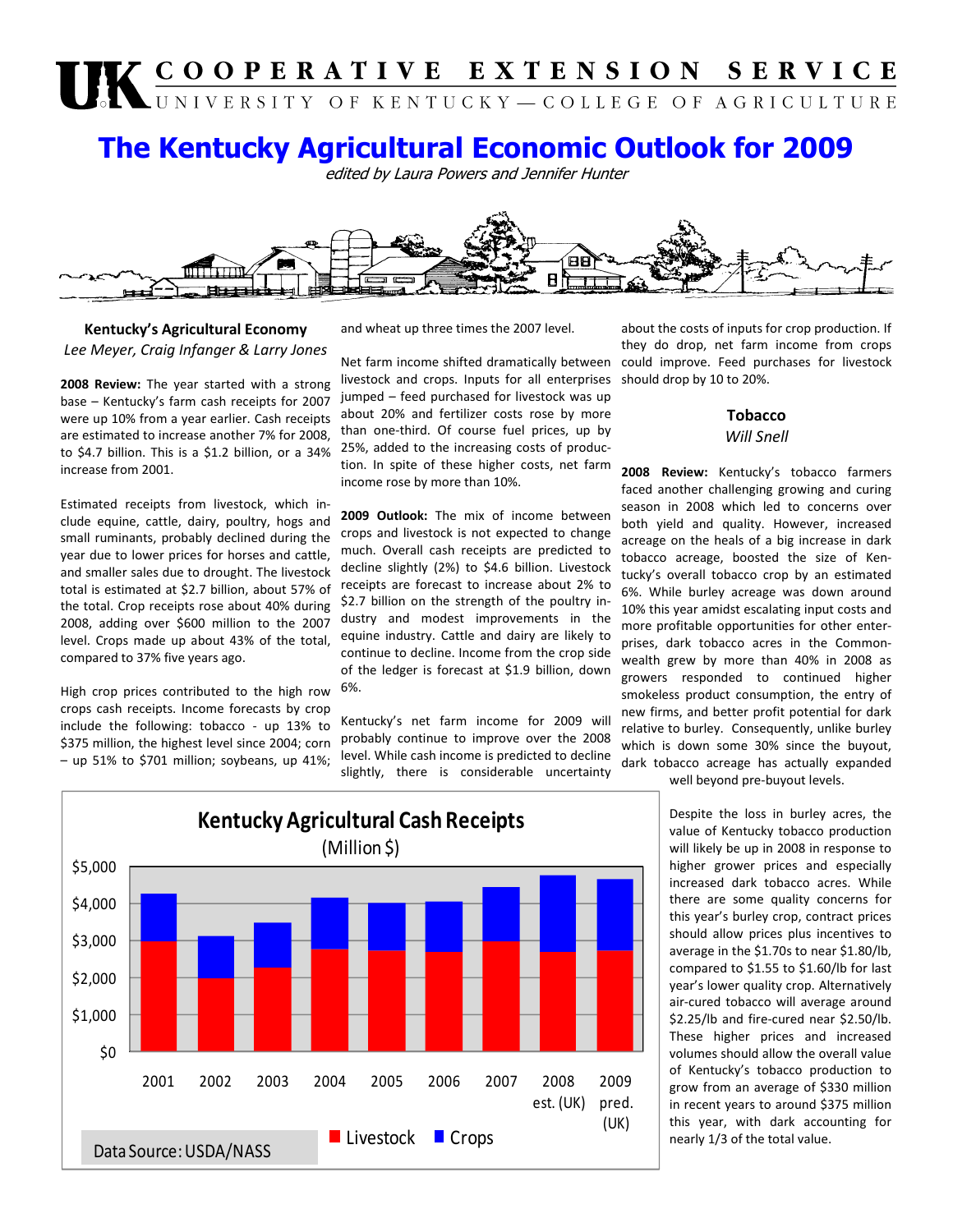**2009 Outlook:** Increasing product demand and limited foreign competition will likely allow the dark tobacco outlook to remain relatively strong in 2009, although expansion will be much smaller as new manufacturers begin to meet their desired inventory targets. The burley outlook is much more uncertain. World stocks of quality burley remain relatively tight, but anticipated production gains in South America will provide some modest relief to tight quality supplies. Overall world burley production is expected to gain around 10% in 2009, following nearly a 20% boost in 2008. However much of the increase is occurring in Africa which produces primarily a lower quality/ filler style leaf.

A key issue related to U.S. burley deyears, the declining value of the U.S. dollar has considerably improved the price competitiveness of U.S. burley in international markets, allowing U.S. burley exports to exceed 200 buyout level. million pounds annually since the buyout. However, the dollar began to gain strengthen late in 2008, which clouds the 2009 export outlook.

Consequently, with increasing foreign supplies and the potential of a deterioration of the U.S. price competitiveness, buyers may not be as eager to offer price incentives sought by growers to entice a larger U.S. burley crop. Coupled with anticipated high input costs, this could easily result in lower U.S. burley acres again in 2009. Collectively, higher grower prices, dark



mand will be the exchange rate. In recent acres remaining at relatively high levels and Consumption of corn is expected to be about improved overall yields could still boost the value of the 2009 Kentucky tobacco crop to approximately \$400 million – its highest post-

### **Grains**  *Cory Walters*

**2008 Review:** The 2007-08 corn crop is expected to be a record at around 13 billion bushels. This record is being driven from an increase in both corn acres and corn yields. Corn yields are expected to be the second highest on record, behind the 2004 crop.

12.75 billion bushels, a record for the fifth consecutive year. This record demand is being driven by the increase in corn use for ethanol. Between 2006 and 2007, corn use for ethanol increased approximately 50 percent or just under 1 billion bushels from 2.12 billion to 3.0 billion bushels. Corn for feed is expected to increase by 0.4 billion bushels to 5.97 billion bushels.

The 2007-08 soybean crop is expected to produce 2.67 billion bushels, down from the previous year's record of 3.19 billion bushels. With total use (3.05 billion bushels) being greater than production, ending stocks are expected to decrease, a result that should keep prices high when compared to historical standards.



The 2007-08 wheat crop is expected to produce around 2.07 billion bushels, up from the previous year's production of 1.81 billion bushels. Wheat exports are expected to increase about 39 percent or about 356 million bushels, a result caused from low world wheat production and a lower U.S. dollar value. With increased exports, U.S. ending stocks are expected to be tight heading into the 2008-09 crop year.

**2009 Outlook:** Corn, soybean, and wheat prices are going to be influenced by global consumption, financial markets, energy markets, currency markets, and (particularly for soybeans and wheat) crop development below the equator.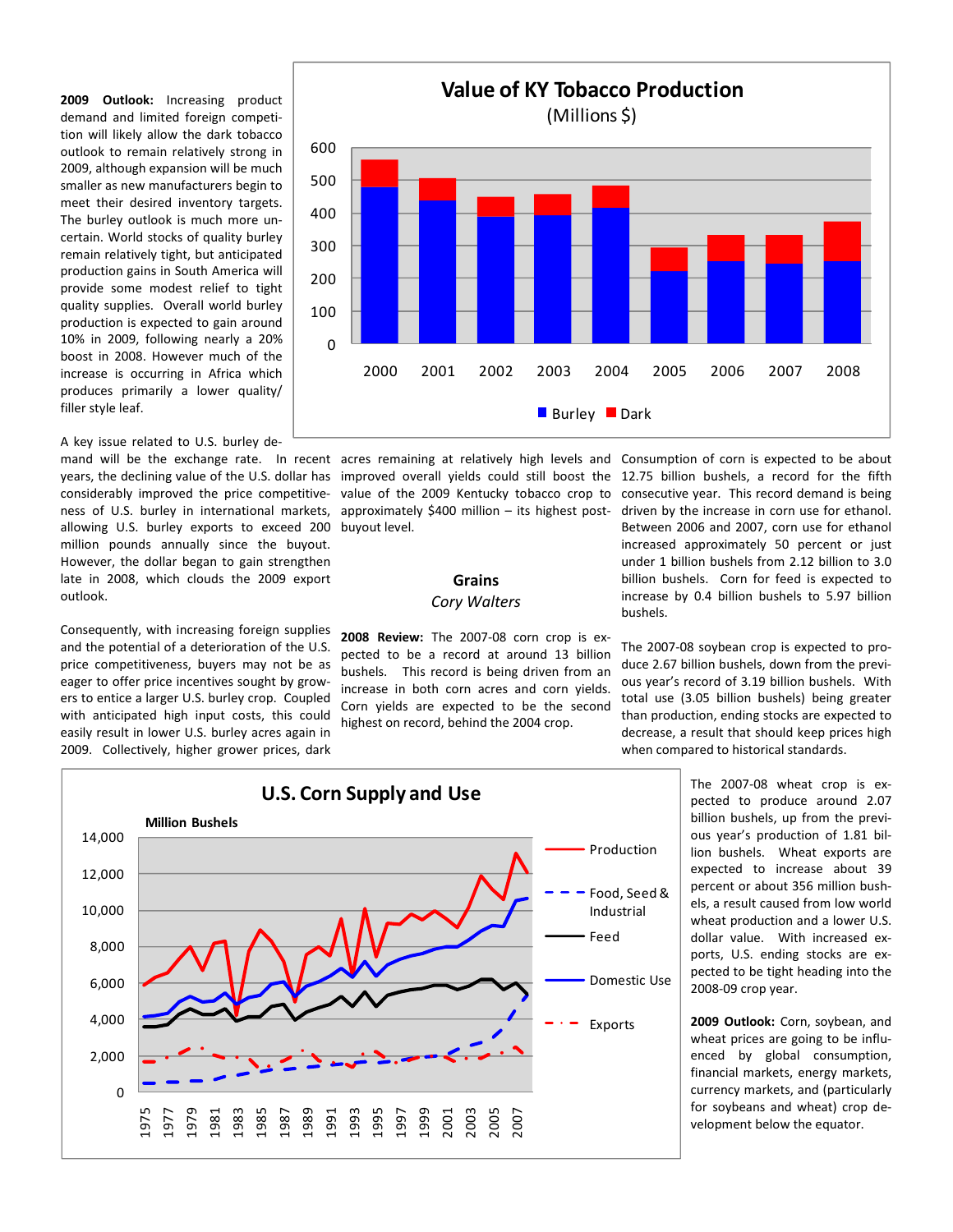For corn, the most significant factor affecting price is the decrease in ethanol price. Ethanol price from August to now has dropped around \$0.68 per gallon to \$1.66 per gallon. The drop in ethanol prices is attributed to the drop in crude oil prices.

For soybeans, prices over the next few months will be influenced by Brazilian and Argentine production. Currently, the size of the Brazilian soybean crop has been reduced by 92 million bushels. From the October projection Brazilian exports were reduced by 55 million bushels, whereas Argentine exports increased by 30 million bushels.

# **Livestock and Meats**  *Kenny Burdine & Lee Meyer*

#### **Meat Prices and Consumption**

**2008 Review:** Meat consumption per person declined for the first time in more four years, dropping by 2% to 217 pounds per capita - in spite of a 3% increase in total meat production. This seeming contradiction occurred because of dramatic increases in beef, pork and poultry exports. More of the production went to overseas markets. Strong economies and a weak dollar strengthened demand and increased buying power.

This foreign competition added price pressure. Overall meat prices rose about 5% for the year, with beef up about 2%, pork at a record level and chicken prices up 6%.

**2009 Outlook:** Under pressure from high feed costs, the production of beef, pork and poultry are all likely to decline slightly aaround 1-2%. Export demand will stabilize with the globally weak economy and a stronger dollar. These supply factors will keep the pressure on prices, but weak consumer demand in the U.S. and declining transportation costs will help stabilize prices.

#### **Cattle**

**2008 Review:** 2008 was another tough one for beef cattle producers as both production costs and dry weather squeezed profit levels. Feeder cattle prices flirted with 2007 levels in the spring and summer, but fell dramatically into fall and winter. Talk of financial crisis, recession and layoffs forced the cattle complex to reassess where consumer demand was likely to be. The result was much softer than previously expected fed cattle prices. Even cheaper



as feeder cattle prices followed the beef complex down.

While producers dealt with softer prices, they were also dealing with production costs higher than they had ever seen. Fertilizer likely had the largest effect as it impacts both pasture maintenance and hay production costs, but feed and fuel prices also remained high for most of the year. The net of all these factors was an incredibly challenging year that saw red ink flow for most beef cattle producers.

**2009 Outlook:** Despite the widespread pessimism and challenges that currently exist, most supply-side fundamentals are fairly positive for feeder cattle. Corn prices have dropped, cattle on feed numbers are below historical levels, and all indications are that we are decreasing the size of the U.S. cow herd. With so much uncertainty in the U.S. economy, demand will be the wildcard in 2009. It is our expectation that prices will rally from fall 2008 levels to spring of 2009. Price levels in 2009 will likely start the year below 2008 levels, but will be stronger in the fall on a year-over-year basis.

#### **Dairy**

**2008 Review:** Dairy producers enjoyed a slightly better year in 2008. Although fluid milk prices trended downward throughout the year, they will average only slightly below 2007 levels by year's end. The components that drive fluid value were mixed, but generally weaker.

Cheese started the year above 2007 levels, but was steady at best by summer. Non-fat dry and dry whey were both well off year ago price levels. Butter was the one bright spot as it tracked 2007's pattern very well until summer,

corn wasn't able to offset this negative effect when it broke to the upside. The U.S. all milk price will likely average between \$18 and \$19 per cwt by the end of the year.

> **2009 Outlook:** Growth in the U.S. dairy herd will likely slow in 2009 and so will the growth in milk production. However, milk demand will be affected by the same macroeconomic factors that are affecting all other livestock products and 2009 milk prices will have difficulty reaching 2008 levels. In Kentucky, it appears that dairy herd liquidation has continued and our state will begin 2009 with fewer than 90,000 milk cows in production.

#### **Hogs**

**2008 Review:** After a profitable 2007, 2008 turned into a losing year for the hog enterprise. Pork production increased by 7%, but prices actually increased because export demand offset the increase in slaughter. But the nearly 40% increase in production costs easily offset the higher prices, leaving the enterprise with substantial losses. The number of hogs in Kentucky showed signs of a turnaround starting the year with a 13% increase, compared to a 4% increase for the rest of the U.S.

**2009 Outlook:** Volatility in selling prices and production costs will mark 2009. Pork production is expected to decline. The number of sows is down about 3% and farrowings for late 2008 were down as well. The result will be a small drop in pork production.

Hog prices should start the year in the mid \$40s, (live weight basis) and increase to the \$55 to \$63 per cwt range during the middle of the year. A key factor will be exports. Pork exports were up 60% for 2008. Another large increase is virtually impossible. In fact, a small